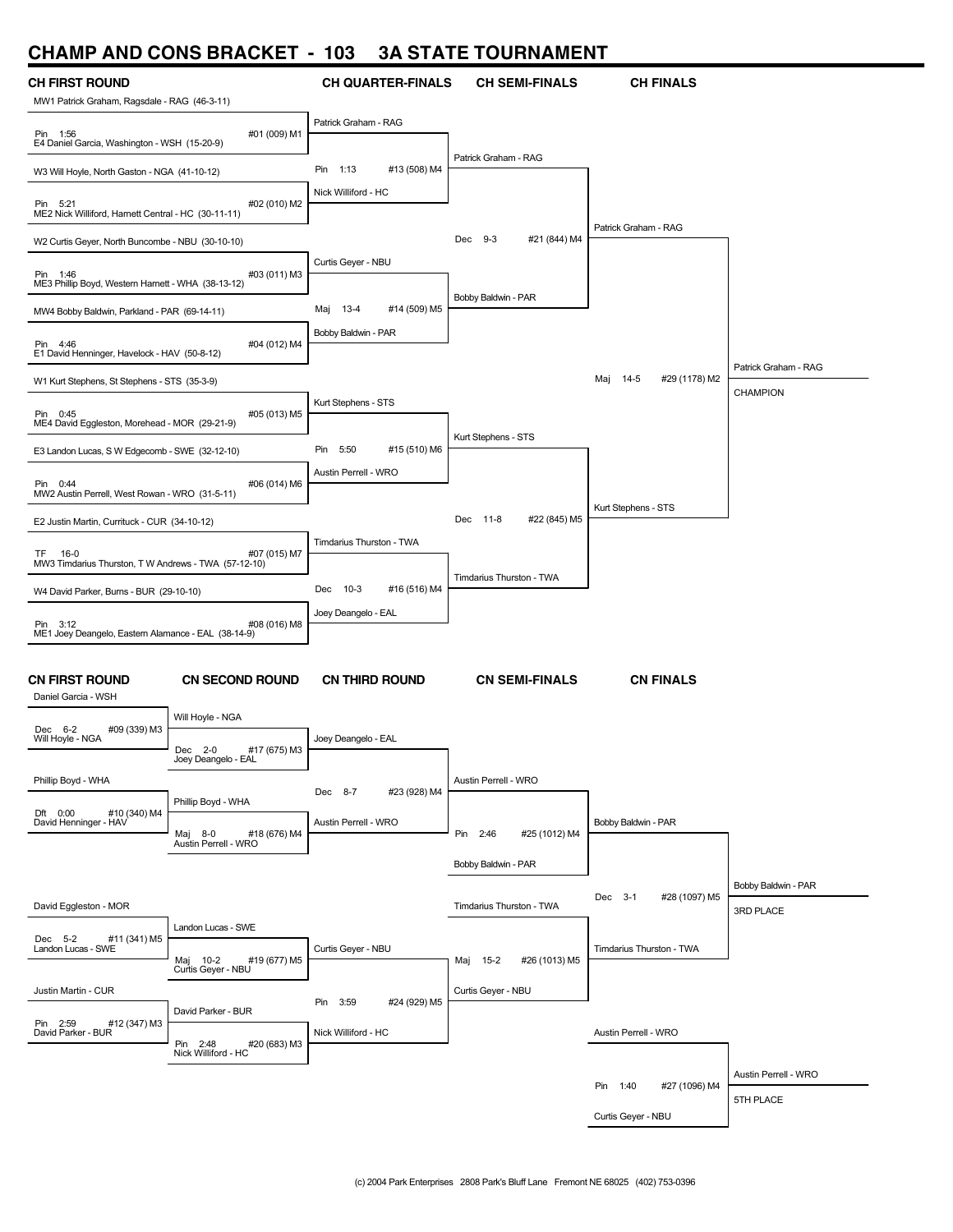#### **CHAMP AND CONS BRACKET - 112 3A STATE TOURNAMENT**

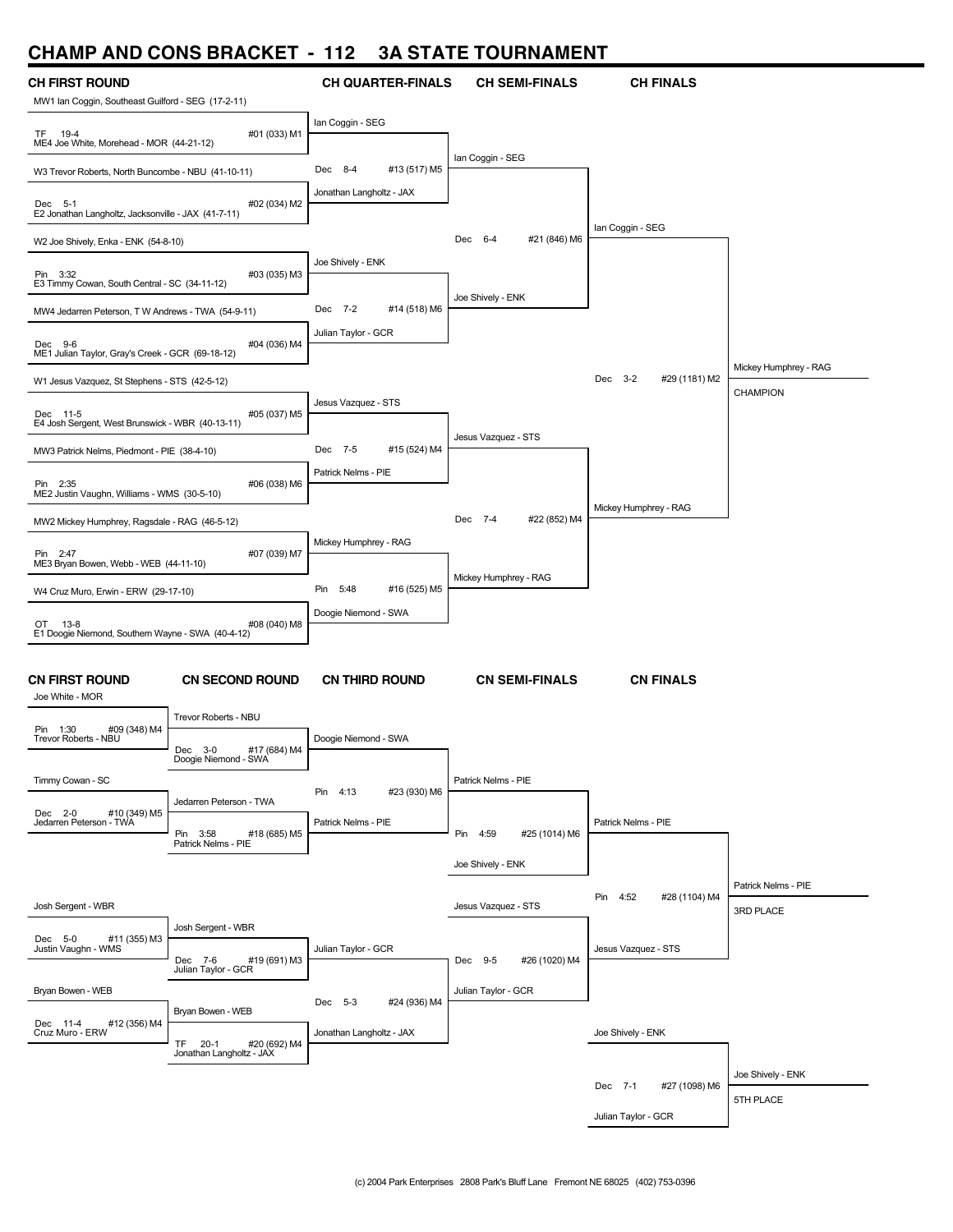## **CHAMP AND CONS BRACKET - 119 3A STATE TOURNAMENT**

| . .                                                           |                                                     |                              |                                 |                           |                    |
|---------------------------------------------------------------|-----------------------------------------------------|------------------------------|---------------------------------|---------------------------|--------------------|
| <b>CH FIRST ROUND</b><br>W1 Mark Taylor, Enka - ENK (58-9-12) |                                                     | <b>CH QUARTER-FINALS</b>     | <b>CH SEMI-FINALS</b>           | <b>CH FINALS</b>          |                    |
|                                                               |                                                     | Mark Taylor - ENK            |                                 |                           |                    |
| TF 16-0<br>E4 Gabriel Gardner, Washington - WSH (29-15-10)    | #01 (057) M1                                        |                              |                                 |                           |                    |
| ME3 Patrick Wells, Gray's Creek - GCR (54-31-10)              |                                                     | #13 (526) M6<br>OT 8-7       | Mark Taylor - ENK               |                           |                    |
| Pin 1:53<br>MW2 Sergio Roane, Parkland - PAR (61-16-11)       | #02 (058) M2                                        | Sergio Roane - PAR           |                                 |                           |                    |
| ME2 KJ Stanley, South Johnston - SJO (31-14-11)               |                                                     |                              | #21 (853) M5<br>Dec 9-4         | Mark Taylor - ENK         |                    |
| Forf 0:00<br>MW3 Tim Thurston, T W Andrews - TWA (55-12-11)   | #03 (059) M3                                        | Tim Thurston - TWA           |                                 |                           |                    |
| W4 Cody Stephens, St Stephens - STS (35-9-9)                  |                                                     | Dec 7-6<br>#14 (532) M4      | Chris Tesar - EW                |                           |                    |
| Pin 1:32<br>E1 Chris Tesar, Eastern Wayne - EW (48-4-11)      | #04 (060) M4                                        | Chris Tesar - EW             |                                 |                           |                    |
| MW1 Jacob Creed, Ragsdale - RAG (53-2-10)                     |                                                     |                              |                                 | Pin 1:07<br>#29 (1184) M2 | Jacob Creed - RAG  |
| Pin 1:22                                                      | #05 (061) M5                                        | Jacob Creed - RAG            |                                 |                           | CHAMPION           |
| ME4 Chase Rosser, Western Harnett - WHA (32-20-11)            |                                                     |                              | Jacob Creed - RAG               |                           |                    |
| E3 Gaivanni Resto, Jacksonville - JAX (26-15-11)              |                                                     | #15 (533) M5<br>TF<br>$18-1$ |                                 |                           |                    |
| Pin 1:23<br>W2 Joey Alfonso, Hickory - HIC (40-6-11)          | #06 (062) M6                                        | Joey Alfonso - HIC           |                                 | Jacob Creed - RAG         |                    |
| E2 Comaldy Becton, Havelock - HAV (49-17-11)                  |                                                     |                              | $22 - 7$<br>#22 (854) M6<br>TF. |                           |                    |
| Dec 4-3<br>W3 Jack Stephens, R S Central - RSC (32-24-10)     | #07 (063) M7                                        | Jack Stephens - RSC          |                                 |                           |                    |
| MW4 Gary Jurado, Concord - CON (40-13-11)                     |                                                     | Pin 2:58<br>#16 (534) M6     | Gary Jurado - CON               |                           |                    |
|                                                               |                                                     | Gary Jurado - CON            |                                 |                           |                    |
| Dec 4-3<br>ME1 Chris Stanley, Morehead - MOR (34-18-11)       | #08 (064) M8                                        |                              |                                 |                           |                    |
| <b>CN FIRST ROUND</b><br>Gabriel Gardner - WSH                | <b>CN SECOND ROUND</b>                              | <b>CN THIRD ROUND</b>        | <b>CN SEMI-FINALS</b>           | <b>CN FINALS</b>          |                    |
| Dec 10-9<br>#09 (357) M5<br>Patrick Wells - GCR               | Patrick Wells - GCR                                 | Jack Stephens - RSC          |                                 |                           |                    |
|                                                               | #17 (693) M5<br>Dec<br>16-14<br>Jack Stephens - RSC |                              |                                 |                           |                    |
| KJ Stanley - SJO                                              |                                                     | Dec 10-5<br>#23 (937) M5     | Jack Stephens - RSC             |                           |                    |
| Forf 0:00<br>#10 (363) M3<br>Cody Stephens - STS              | Cody Stephens - STS                                 | Cody Stephens - STS          |                                 | Chris Tesar - EW          |                    |
|                                                               | DQ<br>0:00<br>#18 (699) M3<br>Joey Alfonso - HIC    |                              | Pin 0:37<br>#25 (1021) M5       |                           |                    |
|                                                               |                                                     |                              | Chris Tesar - EW                |                           |                    |
|                                                               |                                                     |                              |                                 | Pin 3:34<br>#28 (1106) M6 | Sergio Roane - PAR |
| Chase Rosser - WHA                                            |                                                     |                              | Gary Jurado - CON               |                           | 3RD PLACE          |
| Dec 16-11<br>#11 (364) M4<br>Gaivanni Resto - JAX             | Gaivanni Resto - JAX                                | Tim Thurston - TWA           |                                 | Sergio Roane - PAR        |                    |
|                                                               | TF<br>$17-1$<br>#19 (700) M4<br>Tim Thurston - TWA  |                              | #26 (1022) M6<br>Dec 6-3        |                           |                    |
| Comaldy Becton - HAV                                          |                                                     | Dec 5-2<br>#24 (938) M6      | Sergio Roane - PAR              |                           |                    |
| Dec 4-2<br>#12 (365) M5                                       | Comaldy Becton - HAV                                |                              |                                 |                           |                    |
| Chris Stanley - MOR                                           | Pin 3:28<br>#20 (701) M5<br>Sergio Roane - PAR      | Sergio Roane - PAR           |                                 | Jack Stephens - RSC       |                    |
|                                                               |                                                     |                              |                                 |                           | Gary Jurado - CON  |
|                                                               |                                                     |                              |                                 | Pin 4:04<br>#27 (1105) M5 | 5TH PLACE          |
|                                                               |                                                     |                              |                                 | Gary Jurado - CON         |                    |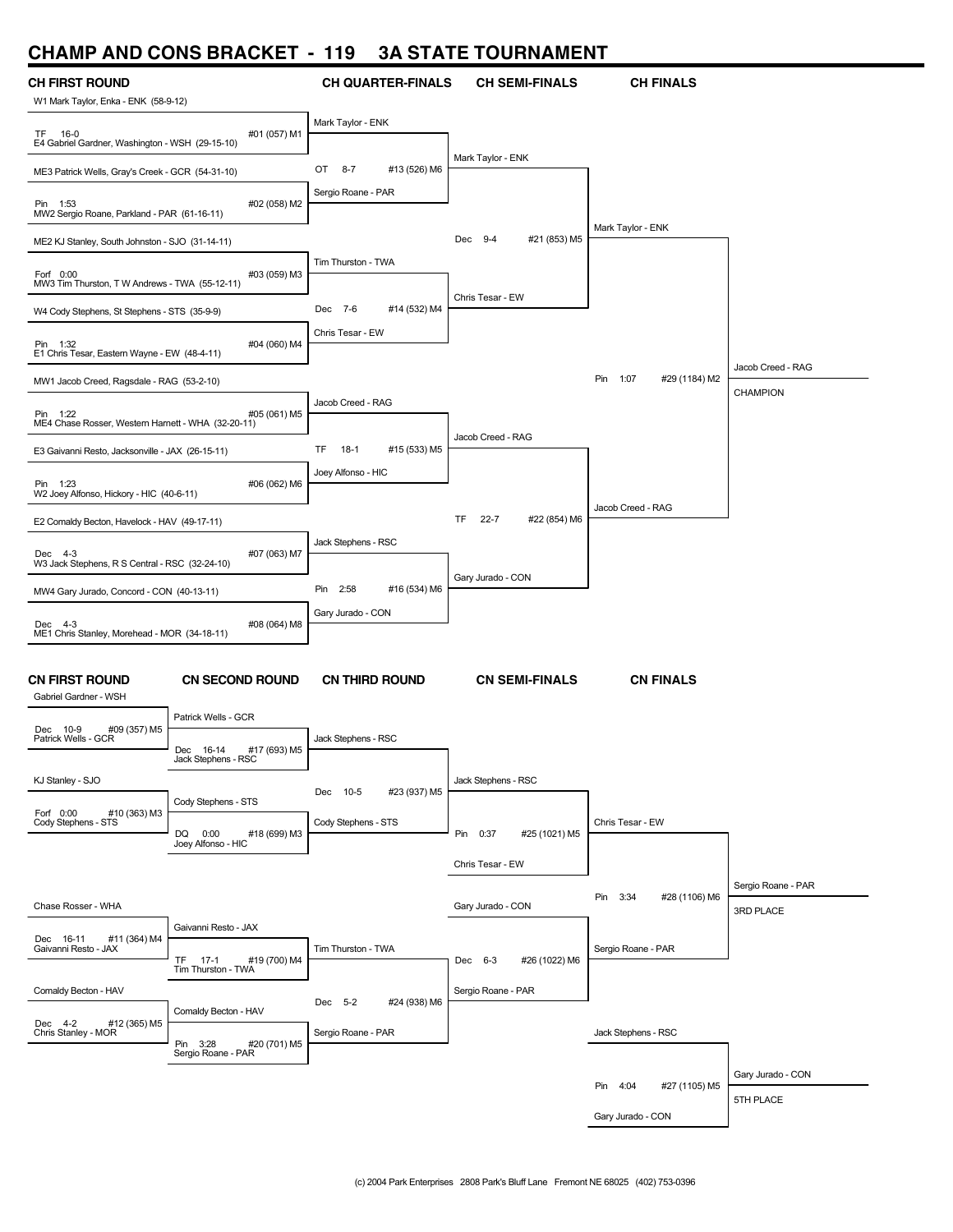## **CHAMP AND CONS BRACKET - 125 3A STATE TOURNAMENT**

| <b>CH FIRST ROUND</b>                                            |                                                    | <b>CH QUARTER-FINALS</b>                           | <b>CH SEMI-FINALS</b>       | <b>CH FINALS</b>              |                   |
|------------------------------------------------------------------|----------------------------------------------------|----------------------------------------------------|-----------------------------|-------------------------------|-------------------|
| MW1 Luis Ramos, Parkland - PAR (74-3-10)                         |                                                    |                                                    |                             |                               |                   |
| TF.<br>-- 15-0                                                   | #01 (081) M1                                       | Luis Ramos - PAR                                   |                             |                               |                   |
| E4 Francisco Alfaro, Rocky Mount - RMT (26-10-10)                |                                                    |                                                    | Luis Ramos - PAR            |                               |                   |
| W3 Andrew Konopitski, Enka - ENK (58-10-12)                      |                                                    | Dec 5-1<br>#13 (540) M4<br>Andrew Konopitski - ENK |                             |                               |                   |
| Dec 5-3<br>ME2 Josh Mcdonald, Northeast Guilford - NEG (31-7-11) | #02 (082) M2                                       |                                                    |                             |                               |                   |
| W2 Travis Paap, St Stephens - STS (48-6-11)                      |                                                    |                                                    | Dec 3-0<br>#21 (860) M4     | Ngu Tran - CBA                |                   |
| Maj 11-0<br>ME3 Steven Bass, Webb - WEB (38-9-11)                | #03 (083) M3                                       | Travis Paap - STS                                  |                             |                               |                   |
| MW4 Darius Hannah, T W Andrews - TWA (54-16-12)                  |                                                    | $15-3$<br>#14 (541) M5<br>Maj                      | Ngu Tran - CBA              |                               |                   |
| Maj 17-5<br>E1 Ngu Tran, Cb Aycock - CBA (51-3-12)               | #04 (084) M4                                       | Ngu Tran - CBA                                     |                             |                               |                   |
| ME1 Bradley Saunders, Southern Alamance - SAL (51-2-12)          |                                                    |                                                    |                             | Maj<br>18-6<br>#29 (1187) M2  | Ngu Tran - CBA    |
| Pin 2:55<br>W4 Eric Hogue, Charlotte Chatholic - CC (48-5-9)     | #05 (085) M5                                       | <b>Bradley Saunders - SAL</b>                      |                             |                               | <b>CHAMPION</b>   |
| MW3 John Crisp, Mooresville - MOO (37-7-12)                      |                                                    | Pin<br>3:48<br>#15 (542) M6                        | Bradley Saunders - SAL      |                               |                   |
| Maj 13-4<br>E2 Adam Justice, Jacksonville - JAX (44-7-11)        | #06 (086) M6                                       | John Crisp - MOO                                   |                             |                               |                   |
| MW2 Erik Fowlie, Concord - CON (45-9-12)                         |                                                    |                                                    | Dec 7-2<br>#22 (861) M5     | <b>Bradley Saunders - SAL</b> |                   |
|                                                                  |                                                    | Erik Fowlie - CON                                  |                             |                               |                   |
| Maj 12-1<br>E3 Stuart Griffiths, Havelock - HAV (57-14-12)       | #07 (087) M7                                       |                                                    | Frank Moses - NGA           |                               |                   |
| ME4 Trey Weliver, Overhills - OH (25-9-10)                       |                                                    | Dec 7-6<br>#16 (548) M4                            |                             |                               |                   |
| Dec 6-3<br>W1 Frank Moses, North Gaston - NGA (43-8-12)          | #08 (088) M8                                       | Frank Moses - NGA                                  |                             |                               |                   |
|                                                                  |                                                    |                                                    |                             |                               |                   |
| <b>CN FIRST ROUND</b><br>Francisco Alfaro - RMT                  | <b>CN SECOND ROUND</b>                             | <b>CN THIRD ROUND</b>                              | <b>CN SEMI-FINALS</b>       | <b>CN FINALS</b>              |                   |
| Pin 2:27<br>#09 (371) M3                                         | Josh Mcdonald - NEG                                |                                                    |                             |                               |                   |
| Josh Mcdonald - NEG                                              | Dec<br>8-3<br>#17 (707) M3<br>Erik Fowlie - CON    | Erik Fowlie - CON                                  |                             |                               |                   |
| Steven Bass - WEB                                                |                                                    | Dec 8-4<br>#23 (944) M4                            | Erik Fowlie - CON           |                               |                   |
| #10 (372) M4<br>Dec 6-2<br>Darius Hannah - TWA                   | Darius Hannah - TWA                                | John Crisp - MOO                                   |                             | Luis Ramos - PAR              |                   |
|                                                                  | Dec 7-5<br>#18 (708) M4<br>John Crisp - MOO        |                                                    | DQ<br>0:00<br>#25 (1028) M4 |                               |                   |
|                                                                  |                                                    |                                                    | Luis Ramos - PAR            |                               |                   |
| Eric Hogue - CC                                                  |                                                    |                                                    | Frank Moses - NGA           | Maj<br>11-3<br>#28 (1113) M5  | Luis Ramos - PAR  |
|                                                                  | Eric Hoque - CC                                    |                                                    |                             |                               | 3RD PLACE         |
| Dec 6-2<br>#11 (373) M5<br>Adam Justice - JAX                    | Dec 9-5<br>#19 (709) M5                            | Eric Hogue - CC                                    | Maj 16-8<br>#26 (1029) M5   | Eric Hogue - CC               |                   |
|                                                                  | Travis Paap - STS                                  |                                                    |                             |                               |                   |
| Stuart Griffiths - HAV                                           | Stuart Griffiths - HAV                             | Dec 9-2<br>#24 (945) M5                            | Eric Hogue - CC             |                               |                   |
| Pin 0:47<br>#12 (379) M3<br>Trey Weliver - OH                    |                                                    | Andrew Konopitski - ENK                            |                             | Erik Fowlie - CON             |                   |
|                                                                  | Dec 4-2<br>#20 (715) M3<br>Andrew Konopitski - ENK |                                                    |                             |                               |                   |
|                                                                  |                                                    |                                                    |                             | Dec 7-6<br>#27 (1112) M4      | Frank Moses - NGA |
|                                                                  |                                                    |                                                    |                             | Frank Moses - NGA             | 5TH PLACE         |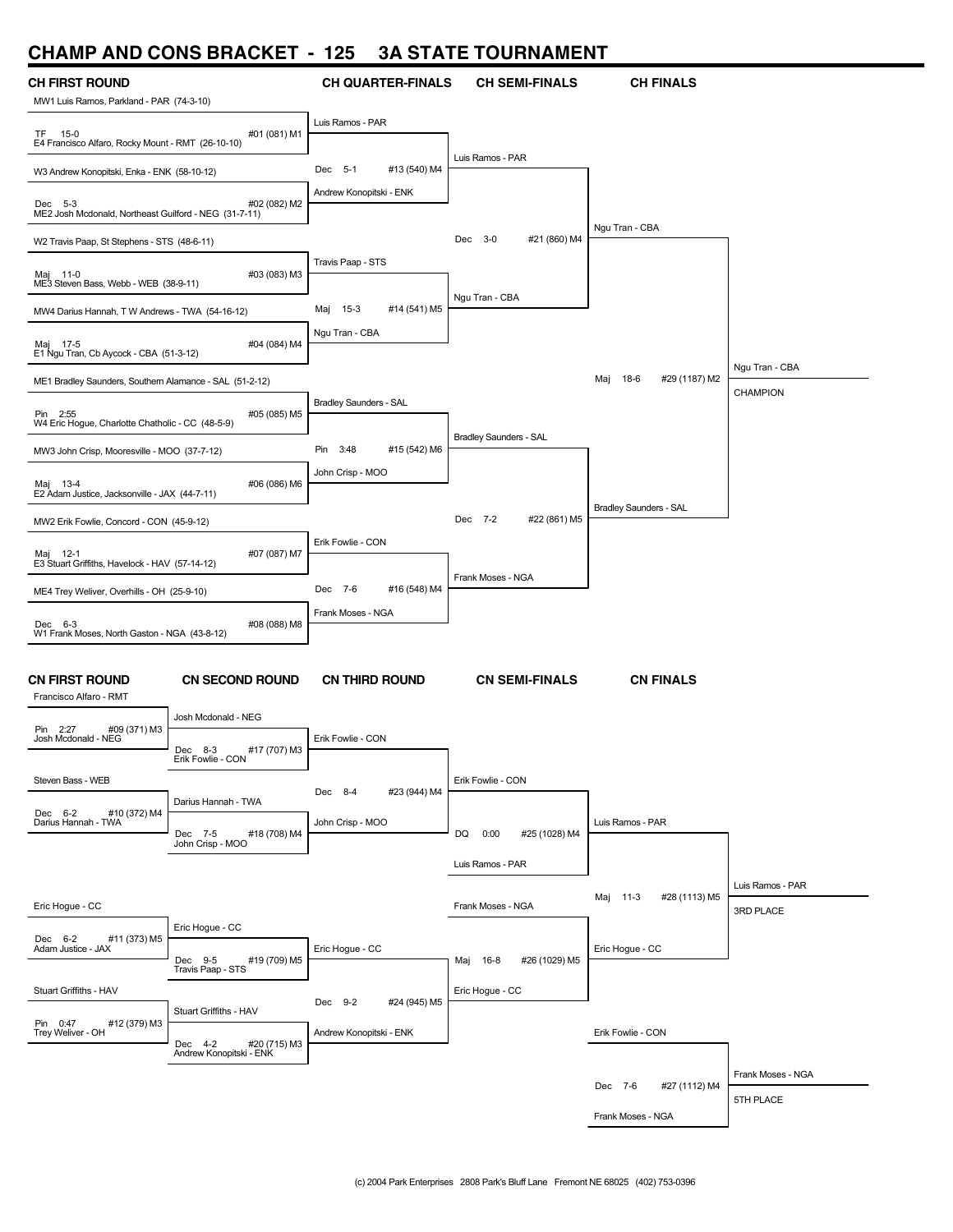#### **CHAMP AND CONS BRACKET - 130 3A STATE TOURNAMENT**



Victor Golden - ENK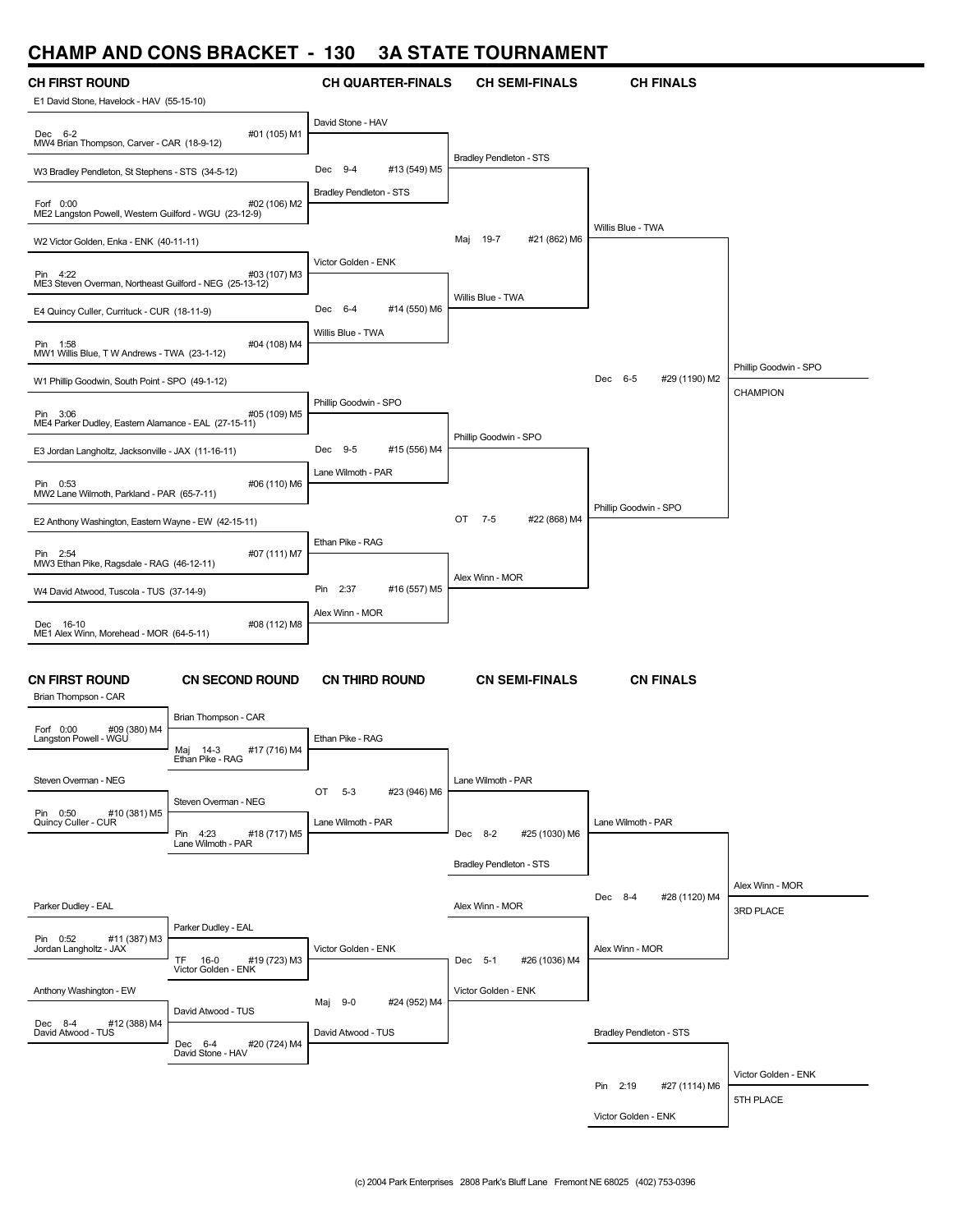#### **CHAMP AND CONS BRACKET - 135 3A STATE TOURNAMENT**

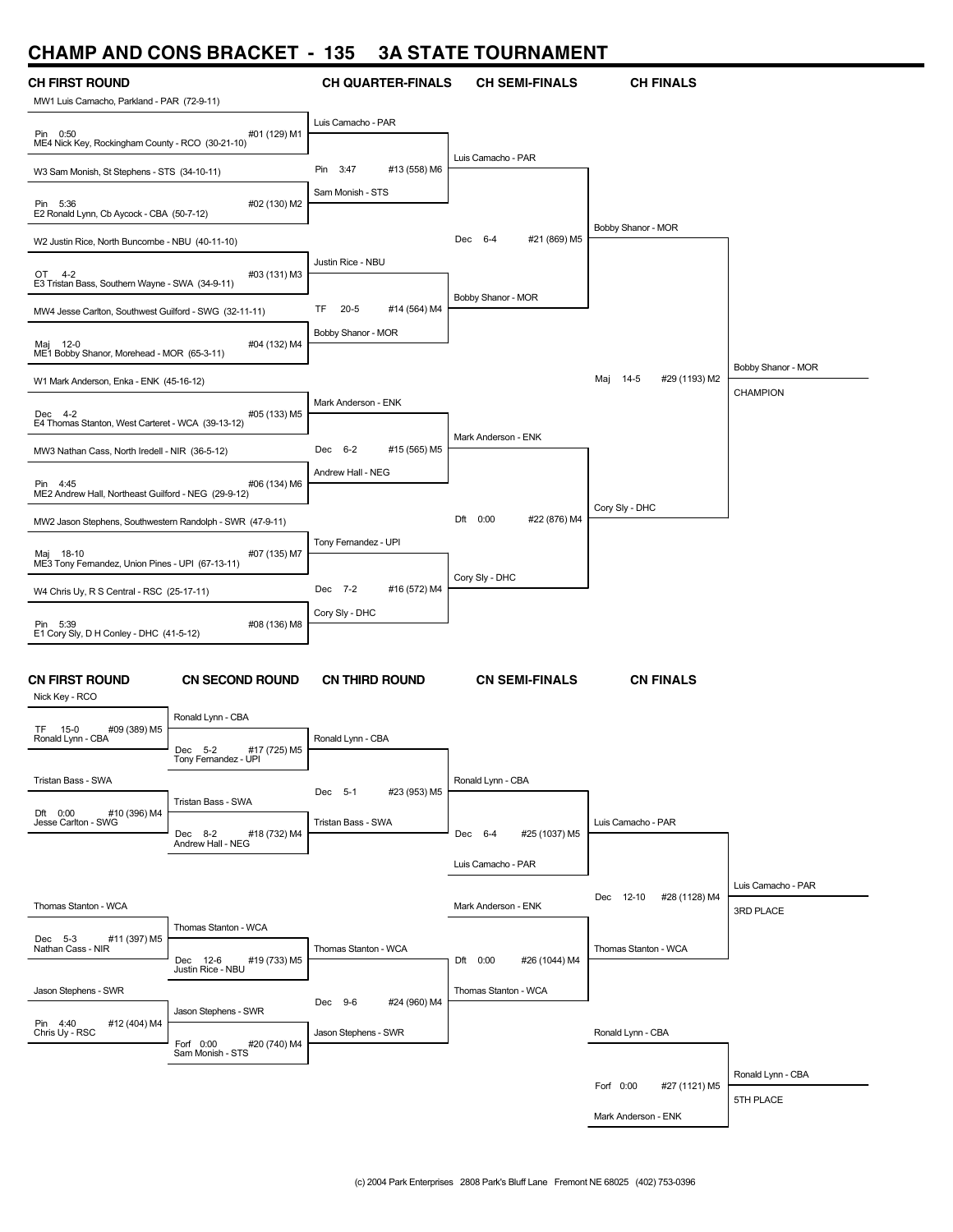## **CHAMP AND CONS BRACKET - 140 3A STATE TOURNAMENT**

| <b>CH FIRST ROUND</b>                                              |                                                                         | <b>CH QUARTER-FINALS</b>       | <b>CH SEMI-FINALS</b>    | <b>CH FINALS</b>          |                               |
|--------------------------------------------------------------------|-------------------------------------------------------------------------|--------------------------------|--------------------------|---------------------------|-------------------------------|
| W1 Matt Postell, Forestview - FOR (40-5-12)                        |                                                                         |                                |                          |                           |                               |
| Forf 0:00<br>E4 Alex Williams, West Carteret - WCA (32-20-11)      | #01 (153) M1                                                            | Alex Williams - WCA            |                          |                           |                               |
| ME3 Dorian Mcdougald, Western Harnett - WHA (26-17-10)             |                                                                         | 10-3<br>#13 (573) M5<br>Dec    | John Anders - TRI        |                           |                               |
| Dec 9-2<br>MW2 John Anders, Trinity - TRI (52-14-12)               | #02 (154) M2                                                            | John Anders - TRI              |                          |                           |                               |
| ME2 Gary Monk, Triton - TRT (32-13-10)                             |                                                                         |                                | Dec 7-5<br>#21 (877) M5  | Sean Callahan - SWG       |                               |
| Pin 3:20<br>MW3 Sean Callahan, Southwest Guilford - SWG (37-6-11)  | #03 (155) M3                                                            | Sean Callahan - SWG            |                          |                           |                               |
| W4 Michael Moore, R S Central - RSC (51-18-12)                     |                                                                         | $2 - 0$<br>#14 (580) M4<br>Dec | Sean Callahan - SWG      |                           |                               |
| Dec 9-5<br>E1 Josh Richards, Southern Wayne - SWA (36-8-12)        | #04 (156) M4                                                            | Josh Richards - SWA            |                          |                           |                               |
| MW1 Bruce Mann, Al Brown - ALB (56-4-12)                           |                                                                         |                                |                          | Pin 1:59<br>#29 (1196) M2 | Mike Williams - SLE           |
| Pin 0:37<br>ME4 Andrew Burnette, Eastern Alamance - EAL (20-21-11) | #05 (157) M5                                                            | Bruce Mann - ALB               |                          |                           | <b>CHAMPION</b>               |
| E3 Josh Overton, Cb Aycock - CBA (32-19-12)                        |                                                                         | $10-6$<br>#15 (581) M5<br>Dec  | Bruce Mann - ALB         |                           |                               |
| Dec 5-3<br>W2 Travis Collins, North Buncombe - NBU (54-6-12)       | #06 (158) M6                                                            | Travis Collins - NBU           |                          |                           |                               |
| E2 Detori Mitchell, Eastern Wayne - EW (49-5-12)                   |                                                                         |                                | Maj 9-1<br>#22 (884) M4  | Mike Williams - SLE       |                               |
|                                                                    |                                                                         | Detori Mitchell - EW           |                          |                           |                               |
| Dec 5-1<br>W3 Cody Rink, St Stephens - STS (52-10-11)              | #07 (159) M7                                                            | Pin<br>4:45<br>#16 (588) M4    | Mike Williams - SLE      |                           |                               |
| MW4 Michael Hodges, Glenn - GLE (39-17-12)                         |                                                                         | Mike Williams - SLE            |                          |                           |                               |
| Maj 9-0<br>ME1 Mike Williams, Southern Lee - SLE (48-0-11)         | #08 (160) M8                                                            |                                |                          |                           |                               |
| <b>CN FIRST ROUND</b><br>Matt Postell - FOR                        | <b>CN SECOND ROUND</b>                                                  | <b>CN THIRD ROUND</b>          | <b>CN SEMI-FINALS</b>    | <b>CN FINALS</b>          |                               |
| #09 (405) M5<br>Forf 0:00                                          | Dorian Mcdougald - WHA                                                  |                                |                          |                           |                               |
| Dorian Mcdougald - WHA                                             | Dec<br>8-2<br>#17 (741) M5<br>Detori Mitchell - EW                      | Detori Mitchell - EW           |                          |                           |                               |
| Gary Monk - TRT                                                    |                                                                         | Dec 2-1<br>#23 (961) M5        | Travis Collins - NBU     |                           |                               |
| #10 (412) M4<br>Pin 2:08<br>Michael Moore - RSC                    | Michael Moore - RSC<br>Pin 4:51<br>#18 (748) M4<br>Travis Collins - NBU | Travis Collins - NBU           | Dec 5-4<br>#25 (1045) M5 | John Anders - TRI         |                               |
|                                                                    |                                                                         |                                | John Anders - TRI        |                           |                               |
| Andrew Burnette - EAL                                              |                                                                         |                                | Bruce Mann - ALB         | Dec 9-6<br>#28 (1136) M4  | Bruce Mann - ALB<br>3RD PLACE |
| Pin 3:47<br>#11 (413) M5                                           | Josh Overton - CBA                                                      |                                |                          |                           |                               |
| Josh Overton - CBA                                                 | Dec 3-0<br>#19 (749) M5                                                 | Josh Richards - SWA            | Dec 8-5<br>#26 (1052) M4 | Bruce Mann - ALB          |                               |
| Cody Rink - STS                                                    | Josh Richards - SWA                                                     | Dec 5-1<br>#24 (968) M4        | Cody Rink - STS          |                           |                               |
| Dec 4-2 #12 (420) M4<br>Michael Hodges - GLE                       | Cody Rink - STS<br>Maj 13-4<br>#20 (756) M4                             | Cody Rink - STS                |                          | Travis Collins - NBU      |                               |
|                                                                    | Alex Williams - WCA                                                     |                                |                          |                           | Travis Collins - NBU          |
|                                                                    |                                                                         |                                |                          | Pin 2:29<br>#27 (1129) M5 | 5TH PLACE                     |
|                                                                    |                                                                         |                                |                          | Cody Rink - STS           |                               |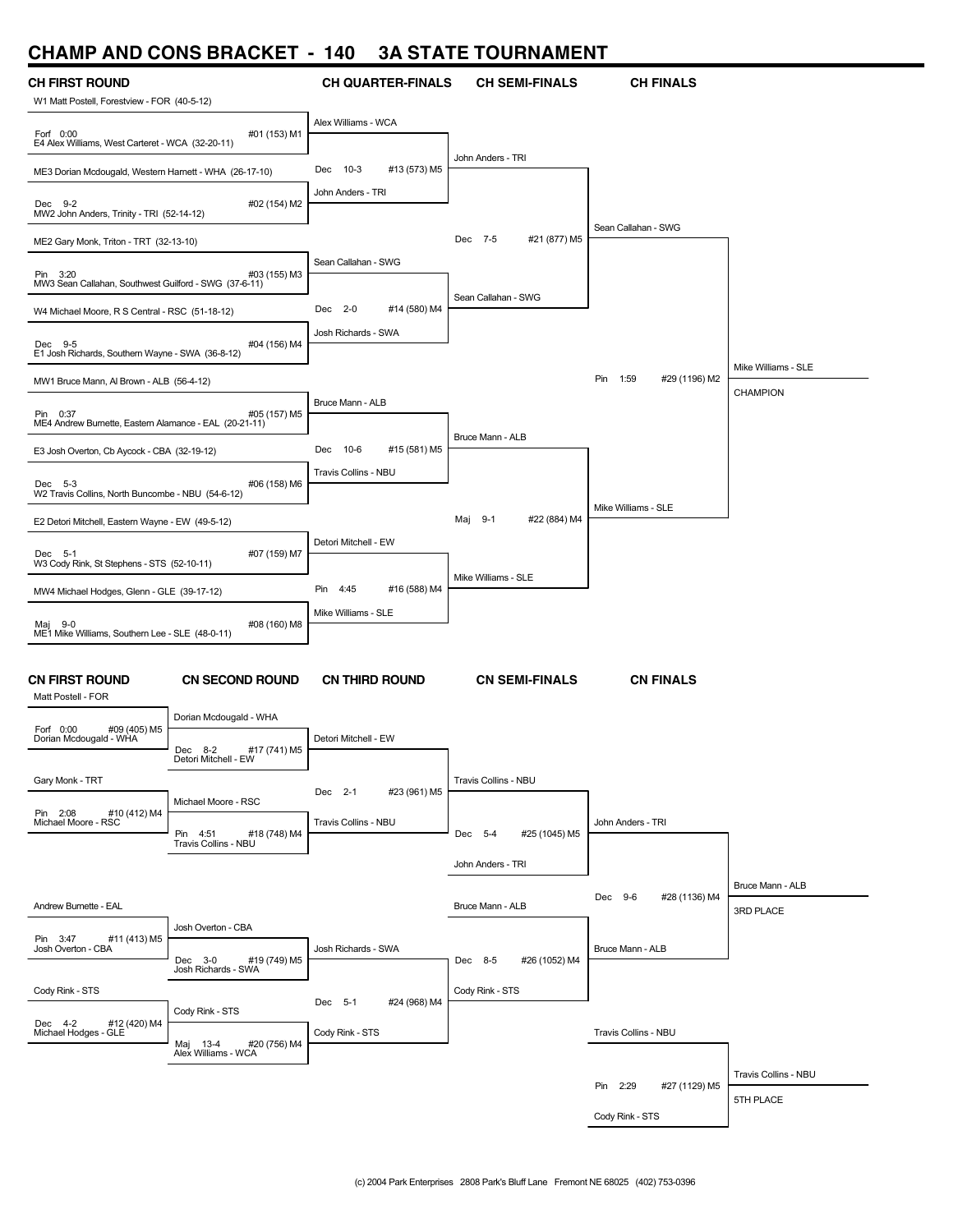#### **CHAMP AND CONS BRACKET - 145 3A STATE TOURNAMENT**

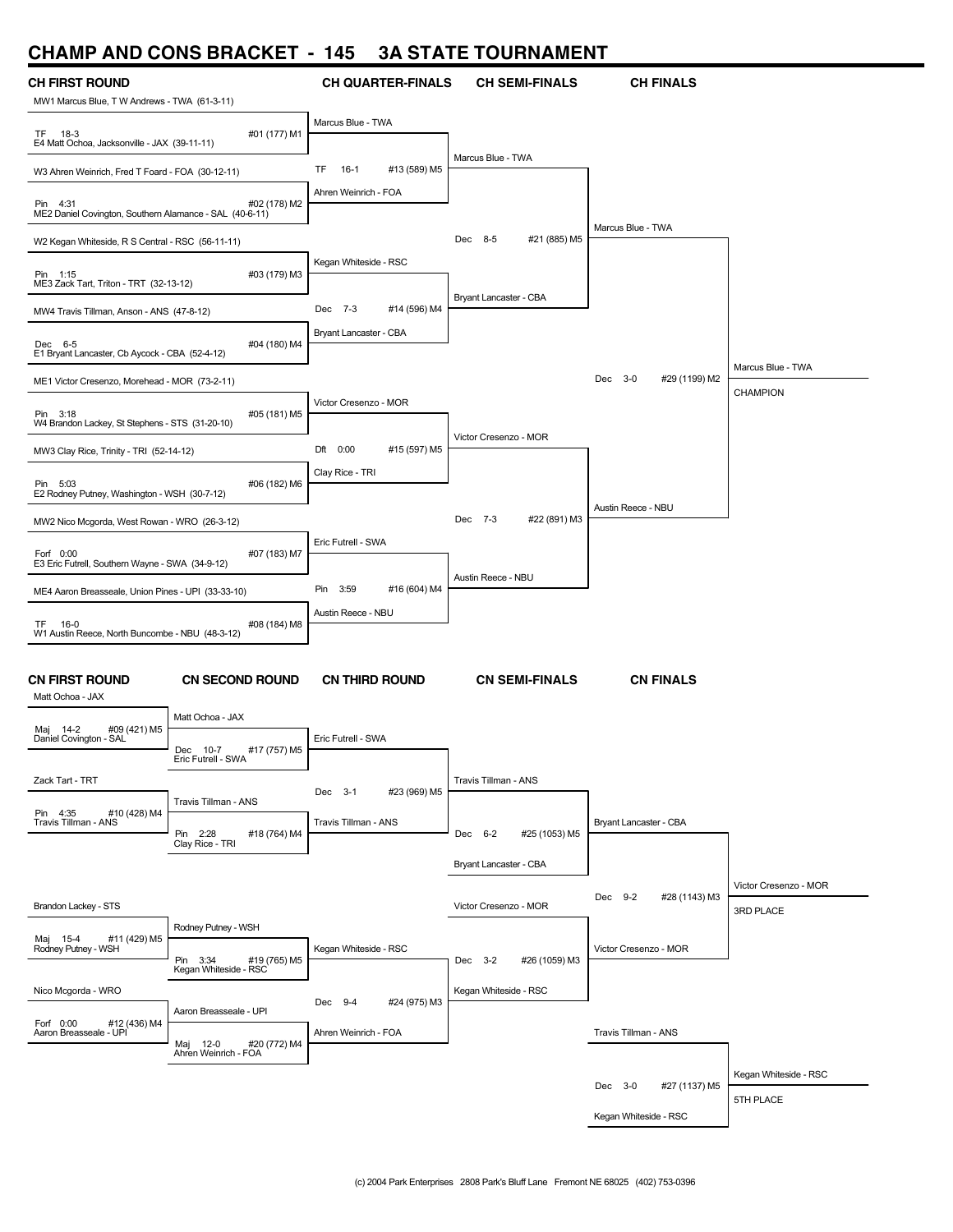# **CHAMP AND CONS BRACKET - 152 3A STATE TOURNAMENT**

| VIIMINIF MIND                                                     | <b>UUNJ DRAUNLI</b>                         | 1JZ<br>JA JIAIL          | <b>I VUNIVAIVILIVI</b>    |                          |                      |
|-------------------------------------------------------------------|---------------------------------------------|--------------------------|---------------------------|--------------------------|----------------------|
| <b>CH FIRST ROUND</b>                                             |                                             | <b>CH QUARTER-FINALS</b> | <b>CH SEMI-FINALS</b>     | <b>CH FINALS</b>         |                      |
| E1 Henry Steinman, Havelock - HAV (50-17-12)                      |                                             |                          |                           |                          |                      |
| OT 4-2<br>MW4 Mike Poppiti, Concord - CON (35-16-12)              | #01 (201) M1                                | Mike Poppiti - CON       |                           |                          |                      |
| W3 Luis Crespo, Erwin - ERW (30-11-12)                            |                                             | Dec 7-2<br>#13 (605) M5  | Mike Poppiti - CON        |                          |                      |
| Pin 1:58<br>ME2 Lee Mann, Southern Alamance - SAL (40-4-12)       | #02 (202) M2                                | Lee Mann - SAL           |                           |                          |                      |
| W2 Jordan Potter, North Gaston - NGA (36-7-11)                    |                                             |                          | Maj 12-3<br>#21 (892) M4  | Chip Powell - SEG        |                      |
|                                                                   |                                             | Jordan Potter - NGA      |                           |                          |                      |
| Dec 7-5<br>ME3 Tony Mitchell, Northeast Guilford - NEG (27-11-12) | #03 (203) M3                                |                          | Chip Powell - SEG         |                          |                      |
| E4 Brian Lincoln, Eastern Wayne - EW (28-12-12)                   |                                             | #14 (612) M4<br>Pin 1:03 |                           |                          |                      |
| TF 18-3<br>MW1 Chip Powell, Southeast Guilford - SEG (46-2-12)    | #04 (204) M4                                | Chip Powell - SEG        |                           |                          |                      |
| W1 Justin Guthrie, Enka - ENK (61-5-11)                           |                                             |                          |                           | Dec 9-5<br>#29 (1202) M2 | Chip Powell - SEG    |
| TF 15-0<br>ME4 Patrick Stone, Rockingham County - RCO (32-17-12)  | #05 (205) M5                                | Justin Guthrie - ENK     |                           |                          | CHAMPION             |
| E3 Donny Wackense, Nash Central - NCE (25-6-10)                   |                                             | #15 (613) M5<br>Pin 3:13 | Greg Gainey - PAR         |                          |                      |
| Pin 4:48                                                          | #06 (206) M6                                | Greg Gainey - PAR        |                           |                          |                      |
| MW2 Greg Gainey, Parkland - PAR (68-4-11)                         |                                             |                          |                           | Greg Gainey - PAR        |                      |
| E2 Justin Moore, Washington - WSH (39-8-9)                        |                                             |                          | #22 (893) M5<br>Dec 17-11 |                          |                      |
| Maj 16-3<br>MW3 Oris Hopkins, Ragsdale - RAG (38-11-12)           | #07 (207) M7                                | Oris Hopkins - RAG       |                           |                          |                      |
|                                                                   |                                             | #16 (619) M3<br>Dec 5-0  | Oris Hopkins - RAG        |                          |                      |
| W4 Tyler Lamanna, Tuscola - TUS (32-19-11)                        |                                             | Zach Brown - MOR         |                           |                          |                      |
| Pin 4:53<br>ME1 Zach Brown, Morehead - MOR (53-16-12)             | #08 (208) M8                                |                          |                           |                          |                      |
|                                                                   |                                             |                          |                           |                          |                      |
| <b>CN FIRST ROUND</b><br>Henry Steinman - HAV                     | <b>CN SECOND ROUND</b>                      | <b>CN THIRD ROUND</b>    | <b>CN SEMI-FINALS</b>     | <b>CN FINALS</b>         |                      |
|                                                                   | Henry Steinman - HAV                        |                          |                           |                          |                      |
| #09 (437) M5<br>Dec 1-0<br>Luis Crespo - ERW                      | Dec 3-2<br>#17 (773) M5<br>Zach Brown - MOR | Zach Brown - MOR         |                           |                          |                      |
| Tony Mitchell - NEG                                               |                                             |                          | Justin Guthrie - ENK      |                          |                      |
|                                                                   | Tony Mitchell - NEG                         | #23 (976) M4<br>Dec 3-2  |                           |                          |                      |
| Pin 2:00<br>#10 (444) M4<br>Brian Lincoln - EW                    | Dec 3-0<br>#18 (780) M4                     | Justin Guthrie - ENK     | Dec 7-2<br>#25 (1060) M4  | Justin Guthrie - ENK     |                      |
|                                                                   | Justin Guthrie - ENK                        |                          |                           |                          |                      |
|                                                                   |                                             |                          | Mike Poppiti - CON        |                          | Justin Guthrie - ENK |
| Patrick Stone - RCO                                               |                                             |                          | Oris Hopkins - RAG        | Dec 6-4<br>#28 (1145) M5 | 3RD PLACE            |
|                                                                   | Donny Wackense - NCE                        |                          |                           |                          |                      |
| #11 (445) M5<br>Dec 8-5<br>Donny Wackense - NCE                   | Pin 3:46<br>#19 (781) M5                    | Jordan Potter - NGA      | Pin 4:25<br>#26 (1061) M5 | Oris Hopkins - RAG       |                      |
|                                                                   | Jordan Potter - NGA                         |                          |                           |                          |                      |
| Justin Moore - WSH                                                | Justin Moore - WSH                          | Dec 6-0<br>#24 (977) M5  | Jordan Potter - NGA       |                          |                      |
| Pin 1:30<br>#12 (452) M4<br>Tyler Lamanna - TUS                   | Dec 4-3<br>#20 (788) M4                     | Justin Moore - WSH       |                           | Mike Poppiti - CON       |                      |
|                                                                   | Lee Mann - SAL                              |                          |                           |                          |                      |
|                                                                   |                                             |                          |                           | Dec 4-0<br>#27 (1144) M4 | Jordan Potter - NGA  |
|                                                                   |                                             |                          |                           | Jordan Potter - NGA      | 5TH PLACE            |
|                                                                   |                                             |                          |                           |                          |                      |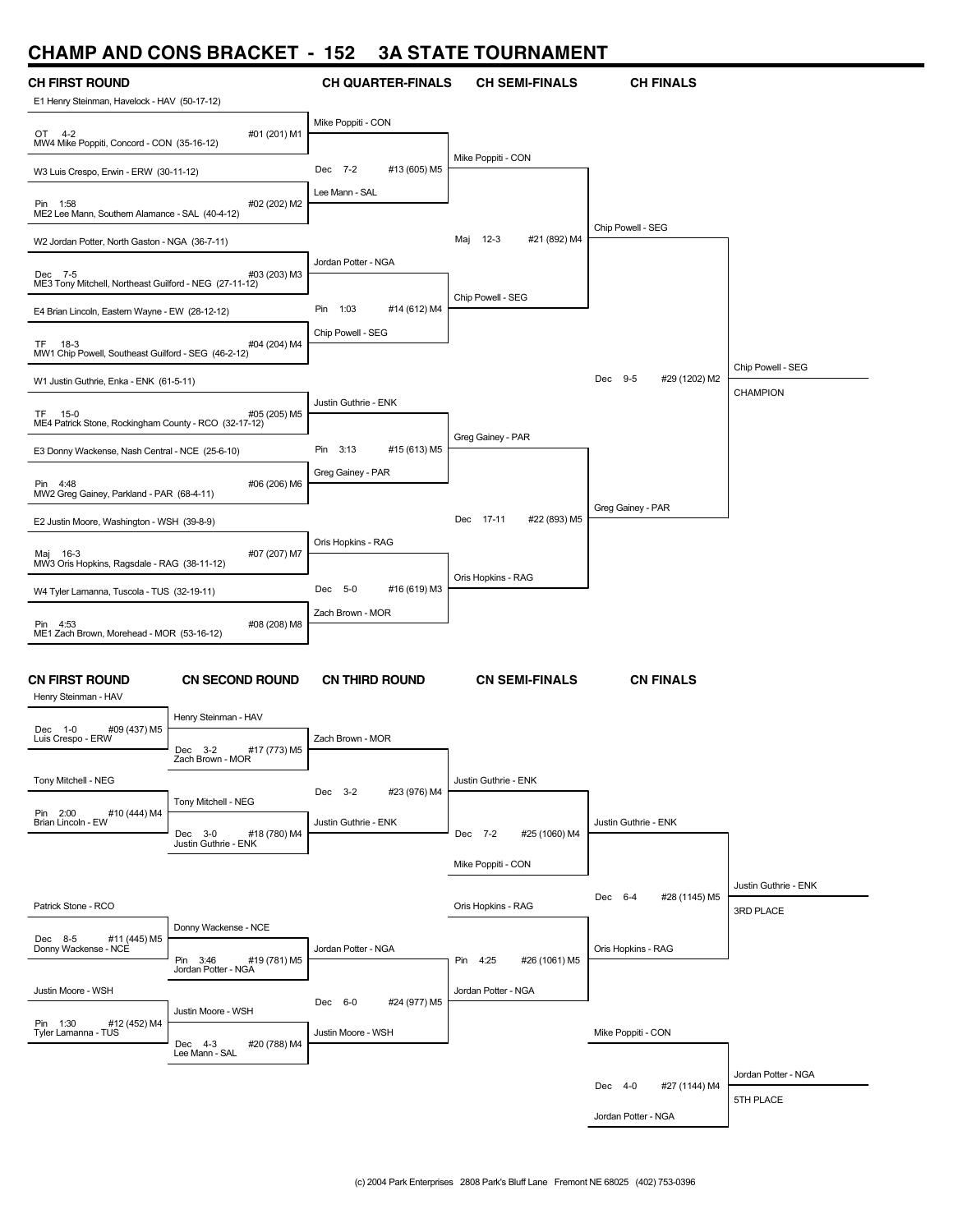## **CHAMP AND CONS BRACKET - 160 3A STATE TOURNAMENT**

|                                                                    |                                                 |                               | ,,,,,,,,,                      |                           |                         |
|--------------------------------------------------------------------|-------------------------------------------------|-------------------------------|--------------------------------|---------------------------|-------------------------|
| <b>CH FIRST ROUND</b><br>MW1 Alex Cooke, Ragsdale - RAG (52-1-12)  |                                                 | <b>CH QUARTER-FINALS</b>      | <b>CH SEMI-FINALS</b>          | <b>CH FINALS</b>          |                         |
| Pin 1:43<br>ME4 Kyle Jarrett, Harnett Central - HC (24-16-11)      | #01 (225) M1                                    | Alex Cooke - RAG              |                                |                           |                         |
| W3 Hunter Scott, Erwin - ERW (39-11-10)                            |                                                 | #13 (620) M4<br>4:28<br>Pin   | Alex Cooke - RAG               |                           |                         |
| Pin 3:23<br>E2 Morrice Major, White Oak - WO (35-11-12)            | #02 (226) M2                                    | Morrice Major - WO            |                                |                           |                         |
| W2 Stan Wilson, South Point - SPO (33-9-11)                        |                                                 |                               | #21 (899) M3<br>Maj 11-2       | Alex Cooke - RAG          |                         |
| Maj 8-0<br>E3 Steve Bentley, Cb Aycock - CBA (44-8-12)             | #03 (227) M3                                    | Steve Bentley - CBA           |                                |                           |                         |
| MW4 William Hess, Trinity - TRI (49-10-12)                         |                                                 | $12-4$<br>#14 (621) M5<br>Maj | William Hess - TRI             |                           |                         |
| Forf 0:00<br>ME1 Demetrius Boswell, South Johnston - SJO (42-8-11) | #04 (228) M4                                    | William Hess - TRI            |                                |                           |                         |
| W1 Justin Baumgarner, St Stephens - STS (41-9-11)                  |                                                 |                               |                                | Dec 11-7<br>#29 (1205) M2 | Alex Cooke - RAG        |
| Dec 2-0<br>E4 John Futrell, Southern Wayne - SWA (31-15-11)        | #05 (229) M5                                    | Justin Baumgarner - STS       |                                |                           | CHAMPION                |
| MW3 James Persadie, T W Andrews - TWA (58-10-12)                   |                                                 | Dec 11-9<br>#15 (627) M3      | Justin Baumgarner - STS        |                           |                         |
| Maj 10-2<br>ME2 David Hopkins, Morehead - MOR (32-9-12)            | #06 (230) M6                                    | James Persadie - TWA          |                                |                           |                         |
| MW2 Danny Jones, Lake Norman - LNO (29-7-12)                       |                                                 |                               | 4:29<br>#22 (900) M4<br>Pin    | Eric Wischhusen - SNA     |                         |
| Dec 8-6                                                            | #07 (231) M7                                    | Danny Jones - LNO             |                                |                           |                         |
| ME3 Joey Beck, Union Pines - UPI (58-23-11)                        |                                                 |                               | Eric Wischhusen - SNA          |                           |                         |
| W4 Chris Morgan, T C Roberson - TCR (38-23-11)                     |                                                 | Dec 5-1<br>#16 (628) M4       |                                |                           |                         |
| Pin 3:31<br>E1 Eric Wischhusen, Southern Nash - SNA (49-1-12)      | #08 (232) M8                                    | Eric Wischhusen - SNA         |                                |                           |                         |
| <b>CN FIRST ROUND</b><br>Kyle Jarrett - HC                         | <b>CN SECOND ROUND</b>                          | <b>CN THIRD ROUND</b>         | <b>CN SEMI-FINALS</b>          | <b>CN FINALS</b>          |                         |
| #09 (453) M5<br>Maj 18-5                                           | Hunter Scott - ERW                              |                               |                                |                           |                         |
| Hunter Scott - ERW                                                 | Pin 4:07<br>#17 (789) M5<br>Danny Jones - LNO   | Danny Jones - LNO             |                                |                           |                         |
| Stan Wilson - SPO<br>#10 (454) M6                                  | Stan Wilson - SPO                               | Dec 7-5<br>#23 (983) M3       | James Persadie - TWA           |                           |                         |
| Forf 0:00<br>Demetrius Boswell - SJO                               | Dec 10-3<br>#18 (790) M6                        | James Persadie - TWA          | Maj 10-0<br>#25 (1067) M3      | William Hess - TRI        |                         |
|                                                                    | James Persadie - TWA                            |                               | William Hess - TRI             |                           |                         |
|                                                                    |                                                 |                               |                                |                           | Justin Baumgarner - STS |
| John Futrell - SWA                                                 |                                                 |                               | Justin Baumgarner - STS        | #28 (1152) M4<br>Dec 14-7 | 3RD PLACE               |
| Dec 3-2<br>#11 (460) M4<br>David Hopkins - MOR                     | David Hopkins - MOR<br>Pin 2:31<br>#19 (796) M4 | David Hopkins - MOR           | OT<br>$3 - 2$<br>#26 (1068) M4 | Justin Baumgarner - STS   |                         |
| Joey Beck - UPI                                                    | Steve Bentley - CBA                             |                               | Morrice Major - WO             |                           |                         |
|                                                                    | Joey Beck - UPI                                 | Dec 3-0<br>#24 (984) M4       |                                |                           |                         |
| Dec 8-3<br>#12 (461) M5<br>Chris Morgan - TCR                      | Dec 5-1<br>#20 (797) M5<br>Morrice Major - WO   | Morrice Major - WO            |                                | James Persadie - TWA      |                         |
|                                                                    |                                                 |                               |                                | #27 (1151) M3<br>Dec 8-4  | James Persadie - TWA    |
|                                                                    |                                                 |                               |                                |                           | 5TH PLACE               |
|                                                                    |                                                 |                               |                                | Morrice Major - WO        |                         |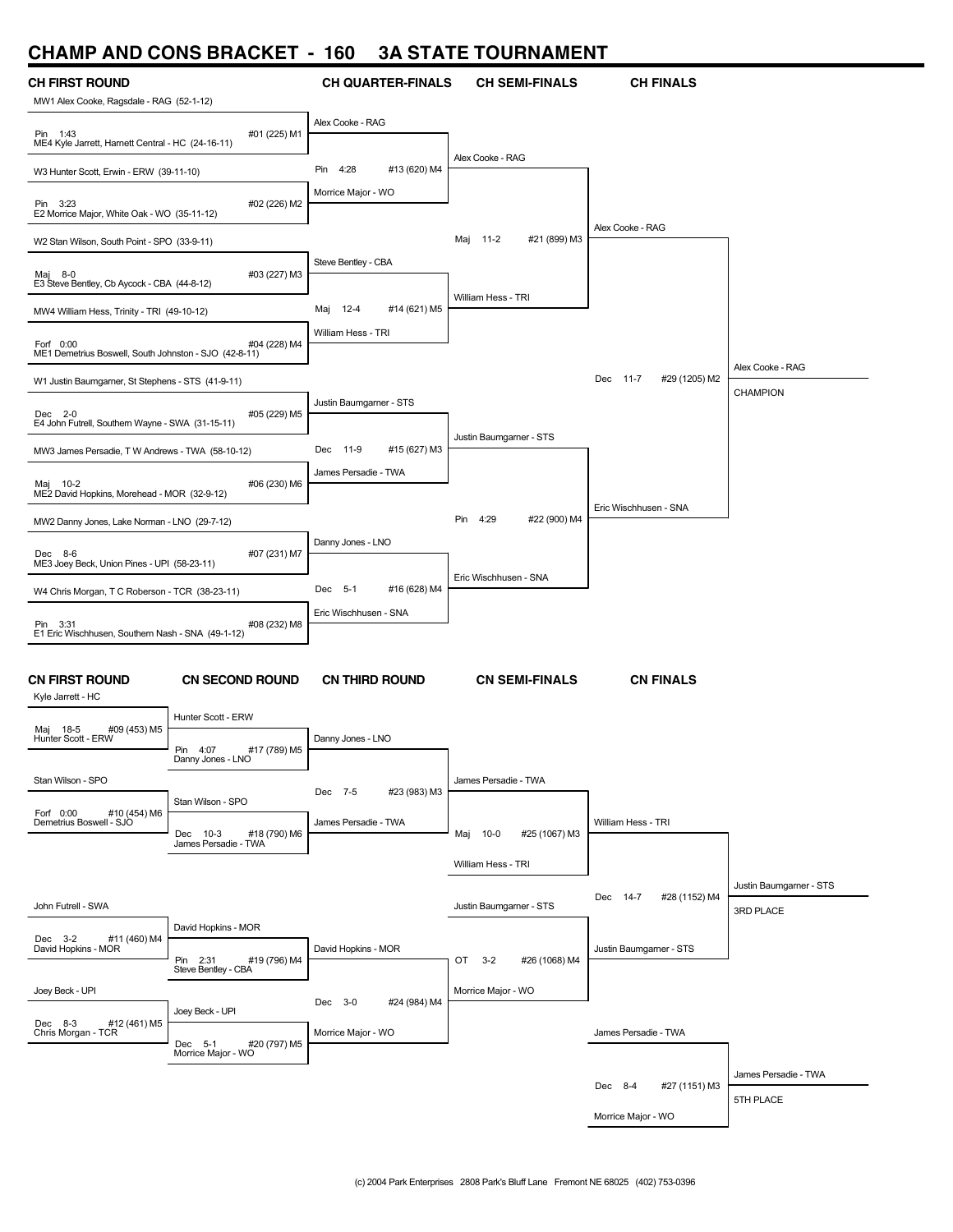#### **CHAMP AND CONS BRACKET - 171 3A STATE TOURNAMENT**



Josh Burchfield - NBU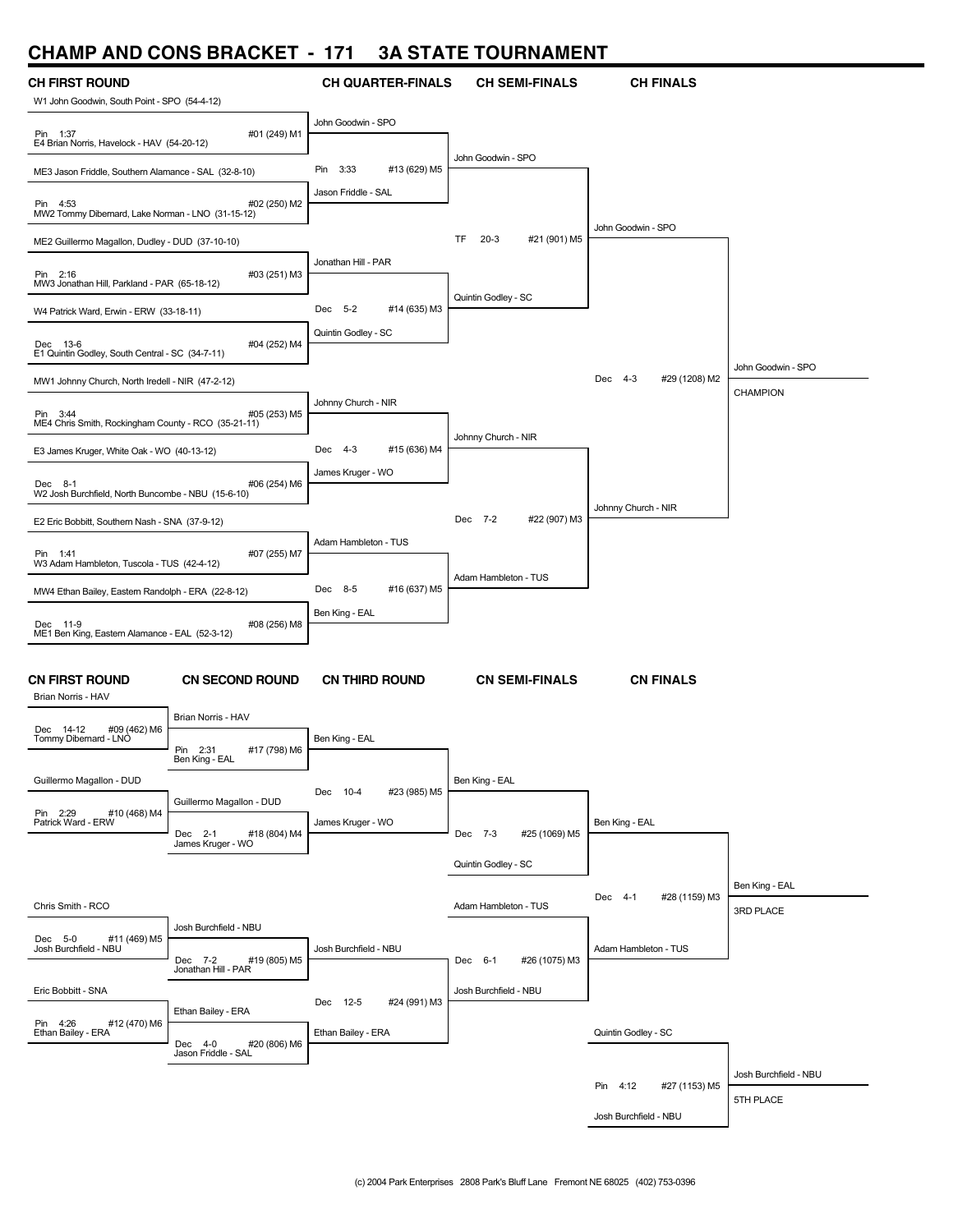## **CHAMP AND CONS BRACKET - 189 3A STATE TOURNAMENT**

| <u>CHAME AND CONS DHACKET</u>                                       |                                                                              | טט ו                          | UM JIMIL I VUIIIMMIULII     |                          |                        |
|---------------------------------------------------------------------|------------------------------------------------------------------------------|-------------------------------|-----------------------------|--------------------------|------------------------|
| <b>CH FIRST ROUND</b><br>MW1 Larry Barron, Parkland - PAR (71-9-11) |                                                                              | <b>CH QUARTER-FINALS</b>      | <b>CH SEMI-FINALS</b>       | <b>CH FINALS</b>         |                        |
| Pin 0:25<br>E4 Jonnie Smallwood, Washington - WSH (15-19-10)        | #01 (273) M1                                                                 | Larry Barron - PAR            |                             |                          |                        |
| W3 John Lyle, Tuscola - TUS (34-12-12)                              |                                                                              | #13 (643) M3<br>Pin 1:38      | Larry Barron - PAR          |                          |                        |
| Dec 6-5<br>ME2 Greg Stanfield, Morehead - MOR (54-22-11)            | #02 (274) M2                                                                 | John Lyle - TUS               |                             |                          |                        |
| W2 Tyler Hellstrand, Kings Mountain - KM (19-7-11)                  |                                                                              |                               | Pin<br>7:43<br>#21 (908) M4 | Larry Barron - PAR       |                        |
| Pin 3:29<br>ME3 Matt Dean, Eastern Alamance - EAL (46-8-11)         | #03 (275) M3                                                                 | Matt Dean - EAL               |                             |                          |                        |
| MW4 Kevin Lackey, Eastern Randolph - ERA (21-7-12)                  |                                                                              | Dec 5-4<br>#14 (644) M4       | Kevin Lackey - ERA          |                          |                        |
| OT 8-6<br>E1 Matt Watson, Southern Nash - SNA (35-5-11)             | #04 (276) M4                                                                 | Kevin Lackey - ERA            |                             |                          |                        |
| ME1 Cody Walton, Rockingham County - RCO (44-2-12)                  |                                                                              |                               |                             | Dec 7-2<br>#29 (1211) M2 | Josh Gossett - TCR     |
| Dec 9-5<br>W4 Brandon Clubb, North Buncombe - NBU (36-20-10)        | #05 (277) M5                                                                 | Cody Walton - RCO             |                             |                          | CHAMPION               |
| MW3 Alex Skonieczny, Northwest Cabarrus - NWC (53-11-12)            |                                                                              | Dec 10-4<br>#15 (645) M5      | Cody Walton - RCO           |                          |                        |
| Pin 5:49<br>E2 Ryan George, Havelock - HAV (45-20-12)               | #06 (278) M6                                                                 | Alex Skonieczny - NWC         |                             |                          |                        |
| MW2 Chris Kakavitsas, Concord - CON (43-5-12)                       |                                                                              |                               | 2:30<br>#22 (909) M5<br>Pin | Josh Gossett - TCR       |                        |
| Pin 3:45<br>E3 Aaron Parsons, West Carteret - WCA (43-6-12)         | #07 (279) M7                                                                 | Chris Kakavitsas - CON        |                             |                          |                        |
| ME4 Jose Garcia, Dudley - DUD (20-13-10)                            |                                                                              | $14-0$<br>#16 (651) M3<br>Maj | Josh Gossett - TCR          |                          |                        |
|                                                                     |                                                                              | Josh Gossett - TCR            |                             |                          |                        |
| Pin 2:21<br>W1 Josh Gossett, T C Roberson - TCR (53-3-11)           | #08 (280) M8                                                                 |                               |                             |                          |                        |
| <b>CN FIRST ROUND</b><br>Jonnie Smallwood - WSH                     | <b>CN SECOND ROUND</b>                                                       | <b>CN THIRD ROUND</b>         | <b>CN SEMI-FINALS</b>       | <b>CN FINALS</b>         |                        |
| Pin 3:12<br>#09 (476) M4                                            | Greg Stanfield - MOR                                                         |                               |                             |                          |                        |
| Greg Stanfield - MOR                                                | Dec 6-0<br>#17 (812) M4<br>Chris Kakavitsas - CON                            | Chris Kakavitsas - CON        |                             |                          |                        |
| Tyler Hellstrand - KM                                               |                                                                              | #23 (992) M4<br>Maj 10-2      | Chris Kakavitsas - CON      |                          |                        |
| #10 (477) M5<br>Dec 10-6<br>Matt Watson - SNA                       | Matt Watson - SNA<br>Maj 11-1 #18 (<br>Alex Skonieczny - NWC<br>#18 (813) M5 | Alex Skonieczny - NWC         | Pin 2:11<br>#25 (1076) M4   | Chris Kakavitsas - CON   |                        |
|                                                                     |                                                                              |                               | Kevin Lackey - ERA          |                          |                        |
|                                                                     |                                                                              |                               |                             |                          | Chris Kakavitsas - CON |
| Brandon Clubb - NBU                                                 |                                                                              |                               | Cody Walton - RCO           | Dec 8-5<br>#28 (1161) M5 | 3RD PLACE              |
| #11 (478) M6<br>Dec 7-3                                             | Brandon Clubb - NBU                                                          |                               |                             |                          |                        |
| Ryan George - HAV                                                   | #19 (814) M6<br>Dec 8-4                                                      | Matt Dean - EAL               | OT 6-4<br>#26 (1077) M5     | Matt Dean - EAL          |                        |
| Aaron Parsons - WCA                                                 | Matt Dean - EAL                                                              | Dec 6-4<br>#24 (993) M5       | Matt Dean - EAL             |                          |                        |
| Dec 6-0<br>#12 (484) M4<br>Jose Garcia - DUD                        | Aaron Parsons - WCA<br>Pin 3:50<br>#20 (820) M4<br>John Lyle - TUS           | John Lyle - TUS               |                             | Kevin Lackey - ERA       |                        |
|                                                                     |                                                                              |                               |                             |                          | Cody Walton - RCO      |
|                                                                     |                                                                              |                               |                             | Dec 6-4<br>#27 (1160) M4 | 5TH PLACE              |
|                                                                     |                                                                              |                               |                             | Cody Walton - RCO        |                        |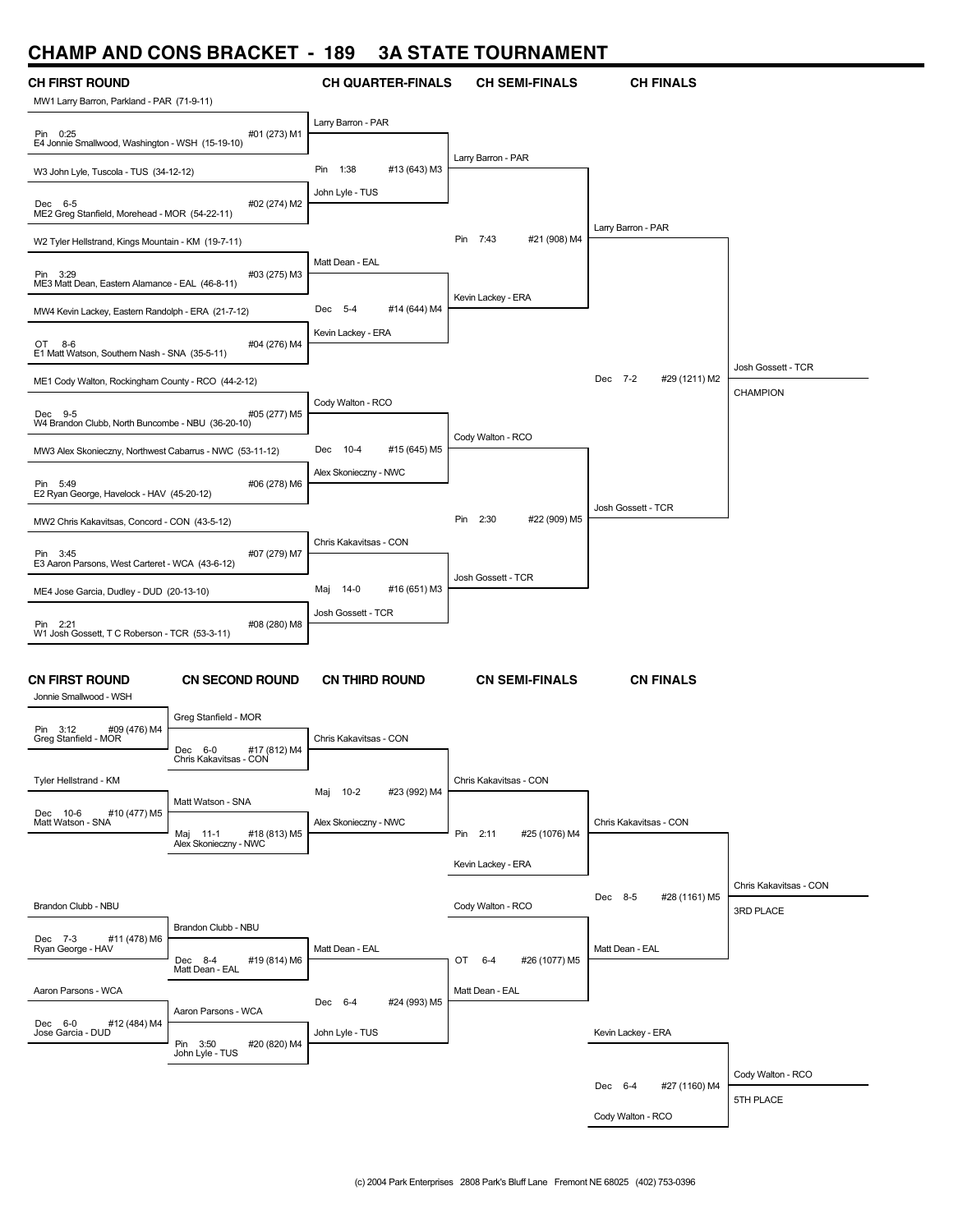## **CHAMP AND CONS BRACKET - 215 3A STATE TOURNAMENT**

| ,,,,,,,,,<br><b>AIL</b>                                                                                | V                                                                      |                             |                           |                              |                                   |
|--------------------------------------------------------------------------------------------------------|------------------------------------------------------------------------|-----------------------------|---------------------------|------------------------------|-----------------------------------|
| <b>CH FIRST ROUND</b><br>E1 Matt Stoeckle, South Central - SC (32-10-9)                                |                                                                        | <b>CH QUARTER-FINALS</b>    | <b>CH SEMI-FINALS</b>     | <b>CH FINALS</b>             |                                   |
| Pin 3:05<br>MW4 Christian Mclean, Southwest Guilford - SWG (34-9-12)                                   | #01 (297) M1                                                           | Matt Stoeckle - SC          |                           |                              |                                   |
| W3 Jesse Mcfarland, R S Central - RSC (50-14-11)                                                       |                                                                        | 3:13<br>#13 (652) M4<br>Pin | Jesse Mcfarland - RSC     |                              |                                   |
| Pin 3:02<br>ME2 Matt Lewis, Webb - WEB (28-11-11)                                                      | #02 (298) M2                                                           | Jesse Mcfarland - RSC       |                           |                              |                                   |
| W2 Pat Nelson, Waddell - WAD (32-4-12)                                                                 |                                                                        |                             | Pin 5:49<br>#21 (915) M3  | Jesse Mcfarland - RSC        |                                   |
| Pin 1:24<br>ME3 Ronnie Gibbs, Morehead - MOR (51-22-12)                                                | #03 (299) M3                                                           | Pat Nelson - WAD            |                           |                              |                                   |
| E4 Jamaine Moore, West Craven - WCR (29-6-12)                                                          |                                                                        | Maj 12-1<br>#14 (653) M5    | Braxton Brannon - MOO     |                              |                                   |
| Dec 7-0<br>MW1 Braxton Brannon, Mooresville - MOO (42-8-12)                                            | #04 (300) M4                                                           | Braxton Brannon - MOO       |                           |                              |                                   |
| W1 Jake Lance, Enka - ENK (61-5-12)                                                                    |                                                                        |                             |                           | Pin<br>5:41<br>#29 (1214) M2 | Jesse Mcfarland - RSC             |
| Pin 2:52<br>ME4 Brandon Allen, South Johnston - SJO (34-14-11)                                         | #05 (301) M5                                                           | Jake Lance - ENK            |                           |                              | <b>CHAMPION</b>                   |
| E3 Brandon Johnson, Eastern Wayne - EW (52-5-12)                                                       |                                                                        | OT<br>$3-1$<br>#15 (659) M3 | Jake Lance - ENK          |                              |                                   |
| Dec 13-7<br>MW2 Henry Clinton, Asheboro - ASH (44-6-11)                                                | #06 (302) M6                                                           | Brandon Johnson - EW        |                           |                              |                                   |
| E2 Jarrett Covar, Cb Aycock - CBA (40-12-11)                                                           |                                                                        |                             | Dec 5-3<br>#22 (916) M4   | Jake Lance - ENK             |                                   |
|                                                                                                        |                                                                        | Jarrett Covar - CBA         |                           |                              |                                   |
| Dec 5-3<br>MW3 Jacob Mcneill, Lake Norman - LNO (31-15-12)<br>W4 Jared Seate, Olympic - OLY (32-10-11) | #07 (303) M7                                                           | Dec 3-2<br>#16 (660) M4     | Jarrett Covar - CBA       |                              |                                   |
|                                                                                                        |                                                                        | Sheldon Sharpe - SAL        |                           |                              |                                   |
| Pin 5:30<br>ME1 Sheldon Sharpe, Southern Alamance - SAL (32-6-12)                                      | #08 (304) M8                                                           |                             |                           |                              |                                   |
| <b>CN FIRST ROUND</b><br>Christian Mclean - SWG                                                        | <b>CN SECOND ROUND</b>                                                 | <b>CN THIRD ROUND</b>       | <b>CN SEMI-FINALS</b>     | <b>CN FINALS</b>             |                                   |
| DQ 0:00<br>#09 (485) M5                                                                                | Christian Mclean - SWG                                                 |                             |                           |                              |                                   |
| Matt Lewis - WEB                                                                                       | OT<br>$5-3$<br>#17 (821) M5<br>Sheldon Sharpe - SAL                    | Sheldon Sharpe - SAL        |                           |                              |                                   |
| Ronnie Gibbs - MOR                                                                                     |                                                                        | #23 (999) M3<br>Dec 7-2     | Brandon Johnson - EW      |                              |                                   |
| #10 (486) M6<br>Dec 10-3<br>Jamaine Moore - WCR                                                        | Jamaine Moore - WCR<br>#18 (822) M6<br>Dec 7-0<br>Brandon Johnson - EW | Brandon Johnson - EW        | #25 (1083) M3<br>Pin 1:54 | Brandon Johnson - EW         |                                   |
|                                                                                                        |                                                                        |                             | Braxton Brannon - MOO     |                              |                                   |
| Brandon Allen - SJO                                                                                    |                                                                        |                             | Jarrett Covar - CBA       | Dec 6-5<br>#28 (1168) M4     | Brandon Johnson - EW<br>3RD PLACE |
| #11 (492) M4<br>Pin 1:30                                                                               | Henry Clinton - ASH                                                    |                             |                           |                              |                                   |
| Henry Clinton - ASH                                                                                    | #19 (828) M4<br>Pin 1:50                                               | Henry Clinton - ASH         | Pin 2:22<br>#26 (1084) M4 | Henry Clinton - ASH          |                                   |
| Jacob Mcneill - LNO                                                                                    | Pat Nelson - WAD                                                       | Dec 13-7<br>#24 (1000) M4   | Henry Clinton - ASH       |                              |                                   |
| Dec 11-4<br>Jared Seate - OLY<br>#12 (493) M5                                                          | Jared Seate - OLY<br>OT 2-0<br>#20 (829) M5                            | Jared Seate - OLY           |                           | Braxton Brannon - MOO        |                                   |
|                                                                                                        | Matt Stoeckle - SC                                                     |                             |                           |                              | Braxton Brannon - MOO             |
|                                                                                                        |                                                                        |                             |                           | Dec 9-2<br>#27 (1167) M3     | 5TH PLACE                         |
|                                                                                                        |                                                                        |                             |                           | Jarrett Covar - CBA          |                                   |